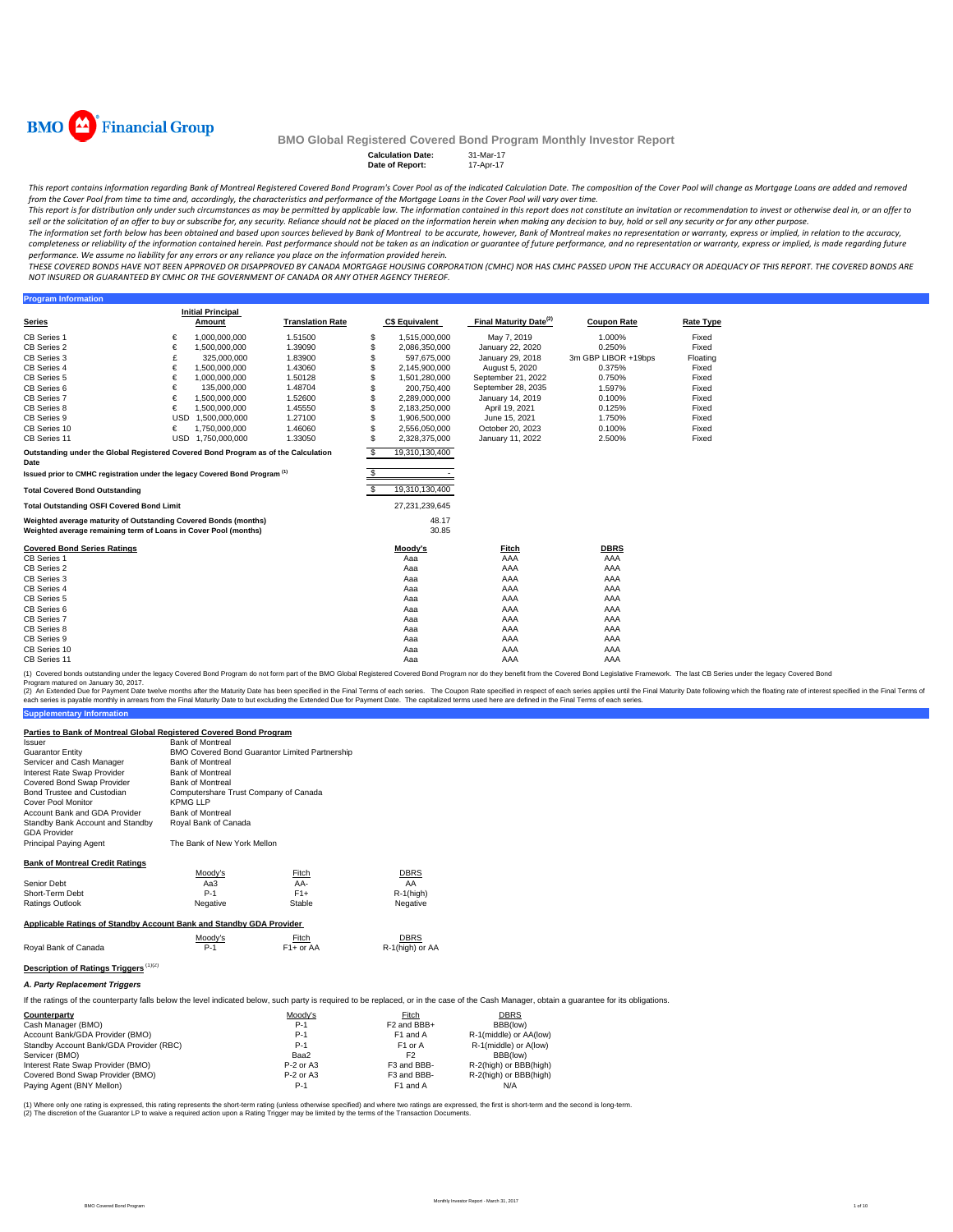

| <b>Calculation Date:</b> | 31-Mar-17 |
|--------------------------|-----------|
| Date of Report:          | 17-Apr-17 |
|                          |           |

#### *B. Summary of Specific Rating Trigger Actions*

I) The following actions are required if the Cash Manager (BMO) undergoes a downgrade below the stipulated rating:

|                                                                                                                                                                                                                                                                                                                       | Moody's | Fitch               | DBRS                    |
|-----------------------------------------------------------------------------------------------------------------------------------------------------------------------------------------------------------------------------------------------------------------------------------------------------------------------|---------|---------------------|-------------------------|
| a) The Servicer will be required to direct amounts received directly<br>into the GDA Account (or Standby GDA Account if applicable)<br>within 2 Canadian business days and the Cash Manager shall<br>immediately remit any funds held at such time for or on behalf of<br>the Guarantor directly into the GDA Account | $P-1$   | F <sub>1</sub> or A | R-1(middle) or AA(low)  |
| II) The following actions are required if the Servicer (BMO) undergoes a downgrade below the stipulated rating:                                                                                                                                                                                                       |         |                     |                         |
|                                                                                                                                                                                                                                                                                                                       | Moody's | Fitch               | DBRS                    |
| a) The Servicer will be required to direct amounts received to the<br>Cash Manager, or GDA as applicable                                                                                                                                                                                                              | $P-1$   | F <sub>1</sub> or A | R-1(middle) or BBB(low) |

III) The Swap Provider is required to transfer credit support or transfer all of its rights and obligations to a replacement third party, or to obtain a guarantee of its rights and obligations from a third party, if the Swap Provider undergoes a downgrade below the stipulated rating:

|                                | $Modv's^{(3)}$ | Fitch    | <b>DBRS</b>             |
|--------------------------------|----------------|----------|-------------------------|
| a) Interest Rate Swap Provider | P-1 or A2      | F1 and A | R-1(middle) or A (high) |
| b) Covered Bond Swap Provider  | P-1 or A2      | F1 and A | R-1(middle) or A (high) |

IV) The following actions are required if the Issuer (BMO) undergoes a downgrade below the stipulated rating:

| a) Mandatory repayment of the Demand Loan                                                                                                                | Moody's<br>N/A | Fitch<br>F <sub>2</sub> or BB <sub>B+</sub> | <b>DBRS</b><br>N/A |
|----------------------------------------------------------------------------------------------------------------------------------------------------------|----------------|---------------------------------------------|--------------------|
| b) Cashflows will be exchanged under the Covered Bond Swap<br>Agreement (to the extent not already taking place)                                         | Baa1           | BBB+                                        | BBB(high)          |
| c) Transfer of title to Loans to Guarantor <sup>(4)</sup>                                                                                                | A <sub>3</sub> | BBB-                                        | BBB(low)           |
| <b>Events of Defaults &amp; Test Compliance</b><br>Asset Coverage Test (C\$ Equivalent of Outstanding<br>Covered Bond < Adjusted Aggregate Asset Amount) |                | Pass                                        |                    |
| <b>Issuer Event of Default</b><br>Guarantor LP Event of Default                                                                                          |                | No<br>No                                    |                    |

(3) If no short term rating exists, then A1

(4) The transfer of registered title to the Cans to the Guarantor may be deferred if (A) saitsfactory assurances are provided to the Guarantor and the Bond Trustee by The Office of the Sulerintendent of Financial Instituti

| <b>Pre-Mat</b>                            |       |              |                   |
|-------------------------------------------|-------|--------------|-------------------|
| (Applicable to Hard Bullet Covered Bonds) |       |              |                   |
| <b>Pre-Maturity Required Ratings</b>      | Anndy | <u>Fitch</u> | DBRS              |
|                                           | ∼-    |              | A(high) or A(low) |

Following a breach of the Pre-Maturity test in respect of a Series of Hard Bullet Covered Bonds, and unless the Pre-Maturity Liquidity Ledger is otherwise funded from the other sources, the<br>Partnership shall offer to sell

(1) In the case of DBRS, if Final Maturity Date is within six months of the Pre-Maturity Test Date, then A(high), otherwise A(low).

| <b>Reserve Fund</b>                                                           |         |       |             |
|-------------------------------------------------------------------------------|---------|-------|-------------|
| <b>Reserve Fund Required Amount Ratings</b>                                   | Moody's | Fitch | <b>DBRS</b> |
| Senior                                                                        |         |       | A(low)      |
| Short Term                                                                    | $P-1$   | F1    | R-1(middle) |
| Are the ratings of the Issuer below the Reserve Fund Required Amount Ratings? |         | No    |             |

If the ratings of the Issuer fall below the Reserve Fund Required Amount Ratings, then the Guarantor shall credit or cause to be credited to the Reserve Fund funds up to an amount equal to the Reserve Fund Required Amount.

Reserve Fund Required Amount: Nil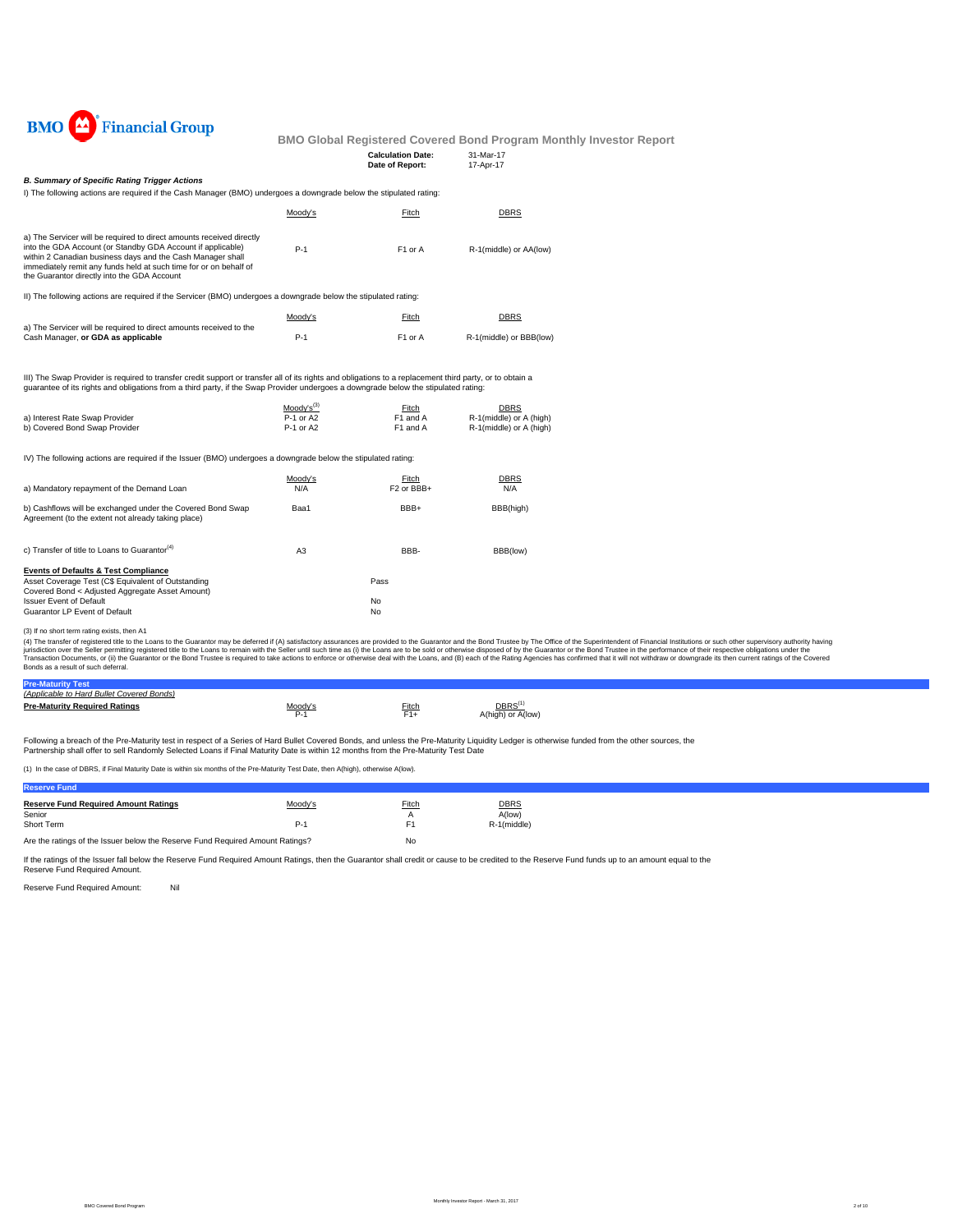

|                                                                                                                                                                                                                                            | <b>Calculation Date:</b><br>Date of Report: | 31-Mar-17<br>17-Apr-17                          |                 |                                  |
|--------------------------------------------------------------------------------------------------------------------------------------------------------------------------------------------------------------------------------------------|---------------------------------------------|-------------------------------------------------|-----------------|----------------------------------|
| <b>Asset Coverage Test</b>                                                                                                                                                                                                                 |                                             |                                                 |                 |                                  |
| C\$ Equivalent of Outstanding Covered Bonds                                                                                                                                                                                                | 19,310,130,400                              |                                                 |                 |                                  |
| $A^{(1)}$ = Lesser of (i) Sum of LTV adjusted outstanding principal balance and (ii) Sum of<br>Asset percentage adjusted outstanding principal balance<br>$B =$ Principal receipts not applied                                             | 22,594,102,061                              |                                                 | A (i)<br>A (ii) | 24,164,815,039<br>22,594,102,061 |
| $C =$ Cash capital contributions<br>$D =$ Substitution assets<br>$E =$ (i) Reserve fund balance<br>(ii) Pre - Maturity liquidity ledger balance<br>$F =$ Negative carry factor calculation<br>Total: $A + B + C + D + E - F$               | $\overline{\phantom{a}}$<br>22,594,102,061  | Asset Percentage<br>Maximum Asset<br>Percentage | 93.5%<br>95.0%  |                                  |
| <b>Asset Coverage Test Pass/Fail</b><br>(1) Market Value as determined by adjusting, not less than quarterly, the Original Market Value utilizing the Indexation Methodology (see Appendix for details) for subsequent price developments. | <b>Pass</b>                                 |                                                 |                 |                                  |

| <b>Valuation Calculation</b>                                                                                                                                                                                                 |                |        |                |
|------------------------------------------------------------------------------------------------------------------------------------------------------------------------------------------------------------------------------|----------------|--------|----------------|
| <b>Trading Value of Covered Bonds</b>                                                                                                                                                                                        | 19.402.945.116 |        |                |
| A = Lesser of i) Present value of outstanding loan balance of Performing Eligible<br>Loans <sup>(1)</sup> and ii) 80% of Market Value <sup>(2)</sup> of properties securing Performing Eligible Loans,<br>net of adjustments | 24.135.937.269 | A (i)  | 24.135.937.269 |
| $B =$ Principal receipts up to calculation date not otherwise applied                                                                                                                                                        | ۰              | A (ii) | 42.265.498.174 |
| $C =$ Cash capital contributions                                                                                                                                                                                             |                |        |                |
| D = Trading Value of any Substitute Assets                                                                                                                                                                                   | ۰              |        |                |
| $E =$ (i) Reserve Fund Balance, if applicable                                                                                                                                                                                | ۰              |        |                |
| (ii) Pre - Maturity liquidity ledger balance                                                                                                                                                                                 | ۰              |        |                |
| F = Trading Value of Swap Collateral                                                                                                                                                                                         | ۰              |        |                |
| Total: $A + B + C + D + E + F$                                                                                                                                                                                               | 24.135.937.269 |        |                |

(1) Present value of expected future cash flows of Loans using current market interest rates offered to BMO clients. The effective weighted average rate used for discounting is 2.75%.<br>(2) Market Value as determined by adju

|                          | 20,667,337,173<br>3,617,612,964<br>24,284,950,137                                                                                                                 |
|--------------------------|-------------------------------------------------------------------------------------------------------------------------------------------------------------------|
|                          |                                                                                                                                                                   |
| <b>Write Off Amounts</b> | <b>Loss Percentage (Annualized)</b>                                                                                                                               |
| \$0                      | 0.00%                                                                                                                                                             |
|                          |                                                                                                                                                                   |
|                          | Previous Month                                                                                                                                                    |
|                          |                                                                                                                                                                   |
| 344,063,692              | 306,207,498                                                                                                                                                       |
|                          |                                                                                                                                                                   |
|                          | 47,428,115                                                                                                                                                        |
|                          | 3,686,779                                                                                                                                                         |
|                          |                                                                                                                                                                   |
|                          | $\overline{\phantom{a}}$                                                                                                                                          |
|                          | 3,857,828                                                                                                                                                         |
|                          |                                                                                                                                                                   |
|                          |                                                                                                                                                                   |
|                          | (30,999,990)                                                                                                                                                      |
|                          | (306, 207, 498)                                                                                                                                                   |
|                          |                                                                                                                                                                   |
|                          |                                                                                                                                                                   |
|                          | (71)                                                                                                                                                              |
|                          |                                                                                                                                                                   |
|                          | 23,972,661                                                                                                                                                        |
|                          | <b>Current Month</b><br>46,051,252<br>3,202,077<br>1,168,000,000<br>(29, 357, 741)<br>$(344,063,692)$ <sup>(1)</sup><br>(1, 167, 996, 136)<br>(338)<br>19,899,114 |

 $^{(1)}$  Includes cash settlement of \$344,063,692 to occur on April 19, 2017

| <b>Cover Pool - Summary Statistics</b>       |                         |                  |  |
|----------------------------------------------|-------------------------|------------------|--|
| Asset Type                                   | Mortgages               |                  |  |
| Previous Month Ending Balance                | 23.370.530.306          |                  |  |
| Aggregate Outstanding Balance                | \$<br>24.182.121.806    |                  |  |
| Number of Loans                              | 93.405                  |                  |  |
| Average Loan Size                            | \$<br>258.895           |                  |  |
| Number of Primary Borrowers                  | 91.931                  |                  |  |
| Number of Properties                         | 93.405                  |                  |  |
|                                              | Original <sup>(1)</sup> | Indexed $^{(2)}$ |  |
| Weighted Average Current Loan to Value (LTV) | 62.89%                  | 53.05%           |  |
| Weighted Average Authorized LTV              | 69.49%                  | 58.34%           |  |
| Weighted Average Original LTV                | 69.49%                  |                  |  |
| Weighted Average Seasoning                   |                         | 19.48 (Months)   |  |
| Weighted Average Coupon                      | 2.50%                   |                  |  |
| Weighted Average Original Term               |                         | 50.33 (Months)   |  |
| Weighted Average Remaining Term              |                         | 30.85 (Months)   |  |
| <b>Substitution Assets</b>                   | Nil                     |                  |  |

<sup>(1)</sup> Value as most recently determined or assessed in accordance with the underwriting policies (whether upon origination or renewal of the Eligible Loan or subsequently thereto).<br><sup>(2)</sup> Value as determined by adjusting, n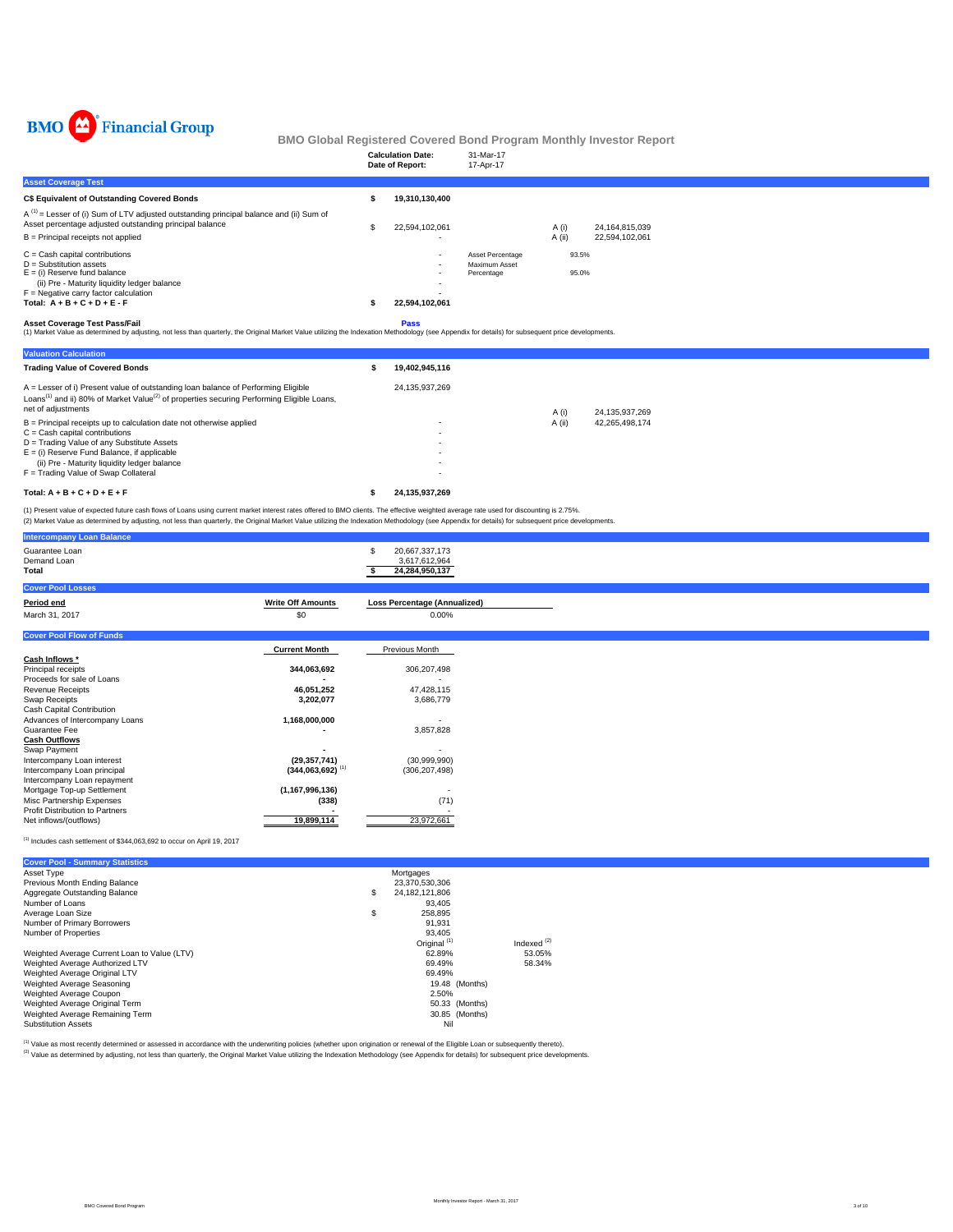

| טגיע<br>, I manom oroup                              | BMO Global Registered Covered Bond Program Monthly Investor Report |                |                                       |              |  |
|------------------------------------------------------|--------------------------------------------------------------------|----------------|---------------------------------------|--------------|--|
|                                                      | <b>Calculation Date:</b>                                           | 31-Mar-17      |                                       |              |  |
|                                                      | Date of Report:                                                    | 17-Apr-17      |                                       |              |  |
|                                                      |                                                                    |                |                                       |              |  |
| <b>Cover Pool - Delinquency Distribution</b>         |                                                                    |                |                                       |              |  |
| <b>Aging Summary</b>                                 | Number of Loans                                                    | Percentage     | <b>Principal Balance</b>              | Percentage   |  |
| Current and less than 30 days past due               | 93,015                                                             | 99.58          | \$<br>24,088,214,359                  | 99.61        |  |
| 30 - 59 days past due                                | 239                                                                | 0.26           | 66,339,154<br>\$                      | 0.27         |  |
| 60 - 89 days past due                                | 47<br>104                                                          | 0.05           | 10,261,526<br>\$<br>S.                | 0.04<br>0.07 |  |
| 90 or more days past due<br><b>Grand Total</b>       | 93,405                                                             | 0.11<br>100.00 | 17,306,767<br>24, 182, 121, 806<br>\$ | 100.00       |  |
|                                                      |                                                                    |                |                                       |              |  |
| <b>Cover Pool - Provincial Distribution</b>          |                                                                    |                |                                       |              |  |
| Province                                             | <b>Number of Loans</b>                                             | Percentage     | <b>Principal Balance</b>              | Percentage   |  |
| Alberta                                              | 11,039                                                             | 11.82          | 2,748,539,667<br>S                    | 11.37        |  |
| <b>British Columbia</b>                              | 14,079                                                             | 15.07          | \$<br>4,927,876,093                   | 20.38        |  |
| Manitoba                                             | 1,257                                                              | 1.35           | \$<br>225,232,031                     | 0.93         |  |
| New Brunswick                                        | 1,468                                                              | 1.57           | S<br>187,407,286                      | 0.77         |  |
| Newfoundland                                         | 2,477                                                              | 2.65           | S<br>423,806,636                      | 1.75         |  |
| Northwest Territories & Nunavut                      |                                                                    |                | S                                     |              |  |
| Nova Scotia                                          | 2,894                                                              | 3.10           | 515,820,913<br>\$                     | 2.13         |  |
| Ontario                                              | 41,643                                                             | 44.58          | 11,526,466,272<br>S                   | 47.67        |  |
| Prince Edward Island                                 | 502                                                                | 0.54           | 70,389,008<br>S                       | 0.29         |  |
| Quebec                                               | 16,065                                                             | 17.20          | 3,154,910,785<br>S.                   | 13.05        |  |
| Saskatchewan                                         | 1,981                                                              | 2.12           | S<br>401,673,113                      | 1.66         |  |
| <b>Yukon Territories</b>                             |                                                                    |                | 24, 182, 121, 806                     | 100.00       |  |
| <b>Grand Total</b>                                   | 93,405                                                             | 100.00         | \$                                    |              |  |
| <b>Cover Pool - Credit Score Distribution</b>        |                                                                    |                |                                       |              |  |
| <b>Credit Score</b>                                  | Number of Loans                                                    | Percentage     | <b>Principal Balance</b>              | Percentage   |  |
| Less than 600 or Unavailable                         | 6,157                                                              | 6.59           | 1,532,263,595<br>\$                   | 6.34         |  |
| $600 - 650$                                          | 5,176                                                              | 5.54           | 1,344,301,329<br>\$                   | 5.56         |  |
| $651 - 700$                                          | 12,692                                                             | 13.59          | 3,452,960,400<br>s.                   | 14.28        |  |
| 701 - 750                                            | 23,927                                                             | 25.62          | S<br>6,621,579,765                    | 27.38        |  |
| 751 - 800                                            | 34,370                                                             | 36.80          | \$<br>8,944,167,524                   | 36.99        |  |
| 801 and Above                                        | 11,083                                                             | 11.87          | 2,286,849,193<br>\$                   | 9.46         |  |
| <b>Grand Total</b>                                   | 93,405                                                             | 100.00         | 24, 182, 121, 806<br>\$               | 100.00       |  |
| <b>Cover Pool - Rate Type Distribution</b>           |                                                                    |                |                                       |              |  |
| <b>Rate Type</b>                                     | Number of Loans                                                    | Percentage     | <b>Principal Balance</b>              | Percentage   |  |
| Fixed                                                | 73,048                                                             | 78.21          | \$<br>18,258,744,650                  | 75.51        |  |
| Variable                                             | 20,357                                                             | 21.79          | 5,923,377,155<br>\$                   | 24.49        |  |
| <b>Grand Total</b>                                   | 93,405                                                             | 100.00         | \$<br>24, 182, 121, 806               | 100.00       |  |
| <b>Cover Pool - Mortgage Asset Type Distribution</b> |                                                                    |                |                                       |              |  |
| <b>Mortgage Asset Type</b>                           | Number of Loans                                                    | Percentage     | <b>Principal Balance</b>              | Percentage   |  |
| <b>Conventional Amortizing Mortgages</b>             | 93,405                                                             | 100.00         | 24, 182, 121, 806<br>\$               | 100.00       |  |
| <b>Grand Total</b>                                   | 93,405                                                             | 100.00         | \$<br>24,182,121,806                  | 100.00       |  |
|                                                      |                                                                    |                |                                       |              |  |
| <b>Cover Pool - Occupancy Type Distribution</b>      |                                                                    |                |                                       |              |  |
| <b>Occupancy Type</b>                                | Number of Loans                                                    | Percentage     | <b>Principal Balance</b>              | Percentage   |  |
| Owner Occupied                                       | 69,852                                                             | 74.78          | \$<br>19,217,860,946                  | 79.47        |  |
| Non-Owner Occupied                                   | 23,553                                                             | 25.22          | - \$<br>4,964,260,859                 | 20.53        |  |
| <b>Grand Total</b>                                   | 93,405                                                             | 100.00         | 24,182,121,806<br>\$                  | 100.00       |  |
| <b>Cover Pool - Mortgage Rate Distribution</b>       |                                                                    |                |                                       |              |  |
|                                                      |                                                                    |                |                                       |              |  |
| Mortgage Rate (%)                                    | <b>Number of Loans</b>                                             | Percentage     | <b>Principal Balance</b>              | Percentage   |  |
| Less than 1.00                                       | 5                                                                  | 0.01           | \$<br>1,506,743                       | 0.01         |  |
| $1.00 - 3.99$                                        | 93,078                                                             | 99.65          | 24,128,467,550<br>S                   | 99.78        |  |
| $4.00 - 4.49$                                        | 125                                                                | 0.13           | \$<br>21,204,467                      | 0.09         |  |
| $4.50 - 4.99$                                        | 79                                                                 | 0.08           | S<br>13,422,811                       | 0.06         |  |
| $5.00 - 5.49$                                        | 26                                                                 | 0.03           | S<br>4,004,997                        | 0.02         |  |
| $5.50 - 5.99$                                        | 5                                                                  | 0.01           | S<br>602,958                          | 0.00         |  |
| $6.00 - 6.49$                                        | 5                                                                  | 0.01           | 801,369<br>S                          | 0.00         |  |
| $6.50 - 6.99$                                        | 82                                                                 | 0.09           | 12,110,909<br>S                       | 0.05         |  |
| $7.00 - 7.49$                                        |                                                                    | ٠              | \$                                    | $\sim$       |  |
| 7.50 - 7.99                                          |                                                                    |                | s.                                    |              |  |

8.00 and Above - - - \$ - **Grand Total 100.00 93,405 24,182,121,806 \$ 100.00**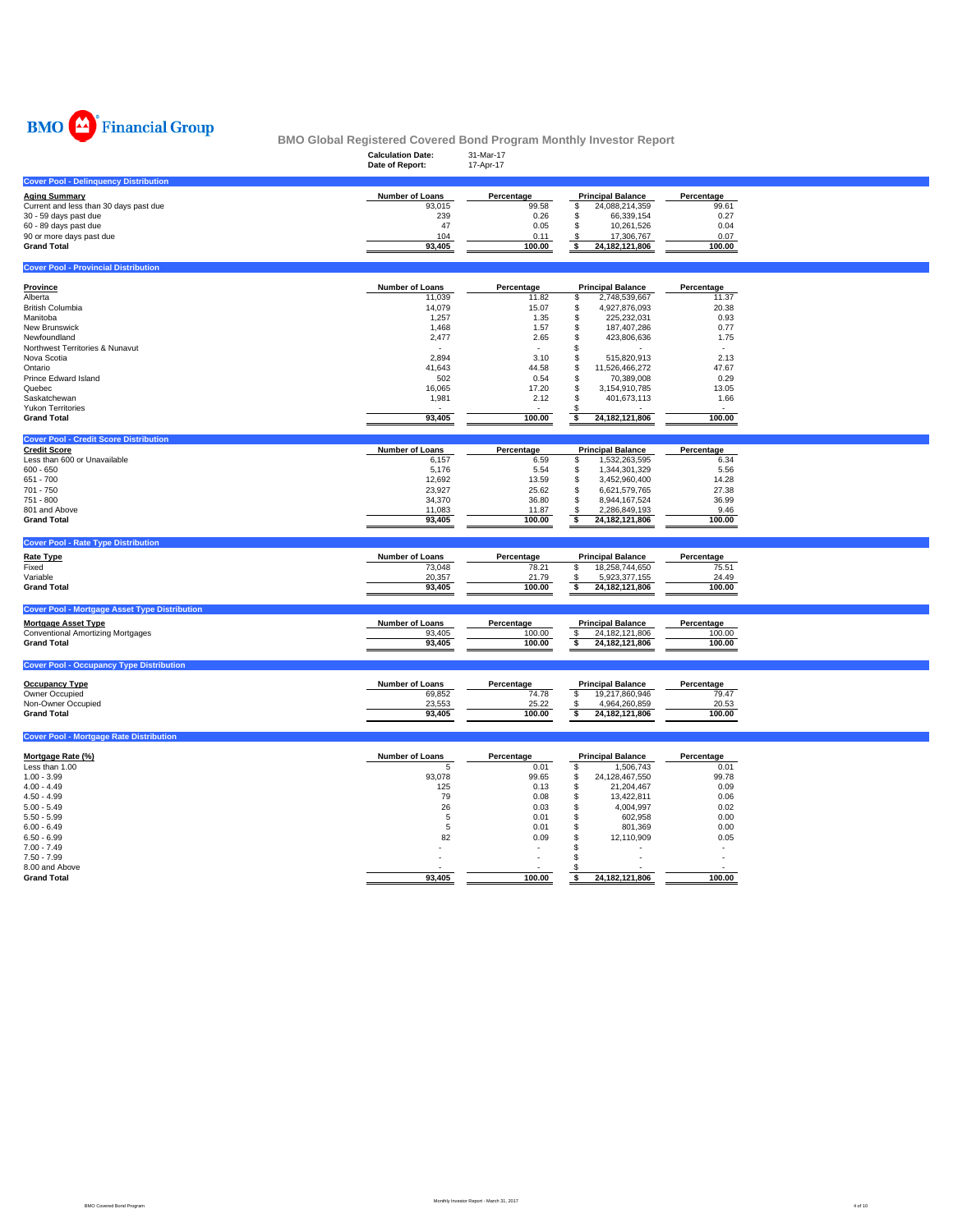

|                                           | <b>Calculation Date:</b><br>Date of Report: | 31-Mar-17<br>17-Apr-17 |                          |            |
|-------------------------------------------|---------------------------------------------|------------------------|--------------------------|------------|
| Cover Pool - Indexed LTV Distribution (1) |                                             |                        |                          |            |
| Indexed LTV (%)                           | <b>Number of Loans</b>                      | Percentage             | <b>Principal Balance</b> | Percentage |
| 20.00 and Below                           | 7,703                                       | 8.25                   | 686,222,583              | 2.84       |
| $20.01 - 25.00$                           | 3,633                                       | 3.89                   | 565.603.438              | 2.34       |
| 25.01 - 30.00                             | 3,897                                       | 4.17                   | 735,706,627              | 3.04       |
| $30.01 - 35.00$                           | 4.809                                       | 5.15                   | 1,102,389,362            | 4.56       |
| $35.01 - 40.00$                           | 6,170                                       | 6.61                   | 1,694,642,402            | 7.01       |
| $40.01 - 45.00$                           | 8,331                                       | 8.92                   | 2.494.865.102            | 10.32      |
| 45.01 - 50.00                             | 9,161                                       | 9.81                   | 2,597,837,137            | 10.74      |
| $50.01 - 55.00$                           | 10,811                                      | 11.57                  | 2,917,902,106            | 12.07      |
| $55.01 - 60.00$                           | 9,562                                       | 10.24                  | 2,733,906,662            | 11.31      |
| $60.01 - 65.00$                           | 8,914                                       | 9.54                   | 2,631,683,428            | 10.88      |
| 65.01 - 70.00                             | 7,268                                       | 7.78                   | 2,024,266,978            | 8.37       |
| 70.01 - 75.00                             | 6,483                                       | 6.94                   | 1,920,406,797            | 7.94       |
| 75.01 - 80.00                             | 6,663                                       | 7.13                   | 2,076,689,184            | 8.59       |
| 80.01 and Above                           |                                             |                        |                          |            |
| <b>Grand Total</b>                        | 93,405                                      | 100.00                 | 24.182.121.806           | 100.00     |

(1) Value as determined by adjusting, not less than quarterly, the Original Market Value utilizing the Indexation Methodology (see Appendix for details) for subsequent price developments.

#### **Cover Pool - Remaining Term Distribution**

| <b>Months to Maturity</b> | <b>Number of Loans</b> | Percentage | <b>Principal Balance</b> |                | Percentage |
|---------------------------|------------------------|------------|--------------------------|----------------|------------|
| Less than 12              | 19.463                 | 20.84      | <b>JD</b>                | 4.261.596.484  | 17.62      |
| $12 - 17$                 | 10,586                 | 11.33      | J.                       | 3,159,987,294  | 13.07      |
| $18 - 24$                 | 9,318                  | 9.98       | \$.                      | 2.485.000.174  | 10.28      |
| $25 - 30$                 | 6,893                  | 7.38       | \$.                      | 1.834.871.721  | 7.59       |
| $31 - 36$                 | 8,118                  | 8.69       | ъ                        | 1.963.745.647  | 8.12       |
| $37 - 42$                 | 10.171                 | 10.89      | \$.                      | 2.822.511.583  | 11.67      |
| $43 - 48$                 | 9,462                  | 10.13      | \$.                      | 2.545.043.572  | 10.52      |
| $49 - 54$                 | 10,647                 | 11.40      | ъ                        | 2.809.115.005  | 11.62      |
| $55 - 60$                 | 8.679                  | 9.29       | ÷<br>æ                   | 2,286,053,328  | 9.45       |
| $61 - 63$                 | 16                     | 0.02       | S                        | 3,518,956      | 0.01       |
| 72 and Above              | 52                     | 0.06       |                          | 10.678.043     | 0.04       |
| <b>Grand Total</b>        | 93,405                 | 100.00     |                          | 24.182.121.806 | 100.00     |

| <b>Cover Pool - Remaining Principal Balance Distribution</b> |                        |            |    |                          |            |  |
|--------------------------------------------------------------|------------------------|------------|----|--------------------------|------------|--|
| <b>Remaining Principal Balance (C\$)</b>                     | <b>Number of Loans</b> | Percentage |    | <b>Principal Balance</b> | Percentage |  |
| 99,999 and Below                                             | 14,880                 | 15.93      |    | 970,616,989              | 4.01       |  |
| 100.000 - 199.999                                            | 29.723                 | 31.82      | S  | 4.492.189.770            | 18.58      |  |
| 200.000 - 299.999                                            | 22,644                 | 24.24      |    | 5.560.169.907            | 22.99      |  |
| 300,000 - 399,999                                            | 11,760                 | 12.59      |    | 4,052,026,738            | 16.76      |  |
| 400.000 - 499.999                                            | 6,084                  | 6.51       | S  | 2.711.830.759            | 11.21      |  |
| 500.000 - 599.999                                            | 3,131                  | 3.35       | ж  | 1.707.823.567            | 7.06       |  |
| 600.000 - 699.999                                            | 1,647                  | 1.76       | ж  | 1.067.238.841            | 4.41       |  |
| 700.000 - 799.999                                            | 994                    | 1.06       | S. | 743.383.415              | 3.07       |  |
| 800.000 - 899.999                                            | 673                    | 0.72       |    | 570.795.797              | 2.36       |  |
| $900.000 - 999.999$                                          | 506                    | 0.54       |    | 480.450.482              | 1.99       |  |
| 1.000.000 - 1.499.999                                        | 1.076                  | 1.15       |    | 1.299.177.541            | 5.37       |  |
| 1,500,000 - 2,000,000                                        | 229                    | 0.25       |    | 390.979.172              | 1.62       |  |
| 2,000,000 - 3,000,000                                        | 58                     | 0.06       |    | 135,438,828              | 0.56       |  |
| 3,000,000 and Above                                          |                        | . .        |    |                          |            |  |
|                                                              | 93,405                 | 100.00     |    | 24,182,121,806           | 100.00     |  |
|                                                              |                        |            |    |                          |            |  |

| <b>Cover Pool - Property Type Distribution</b> |                 |            |                          |            |
|------------------------------------------------|-----------------|------------|--------------------------|------------|
| <b>Property Type</b>                           | Number of Loans | Percentage | <b>Principal Balance</b> | Percentage |
| Condominium                                    | 20,331          | 21.77      | 4.009.680.877            | 16.58      |
| Multi-Residential                              | 4.965           | 5.32       | 1.223.347.582            | 5.06       |
| Single Family                                  | 61.117          | 65.43      | 17.224.826.904           | 71.23      |
| Townhouse                                      | 6.992           | 7.49       | .724.266.443             | 7.13       |
| <b>Grand Total</b>                             | 93.405          | 100.00     | 24.182.121.806           | 100.00     |

*Note: Percentages and totals in the above tables may not add exactly due to rounding.*

# **Cover Pool - Indexed LTV and Delinquency Distribution by Province (1) Current and**

|          |                 |               | less than 30  |               | 30 to 59  | 60 to 89      |               | 90 or more |  |               |
|----------|-----------------|---------------|---------------|---------------|-----------|---------------|---------------|------------|--|---------------|
| Province | Indexed LTV (%) | days past due |               | davs past due |           | days past due | days past due |            |  | Total         |
| Alberta  | 20.00 and Below |               | 48.487.303    |               | 84.514    |               |               |            |  | 48,571,817    |
|          | $20.01 - 25$    |               | 38.811.102    |               | 216,756   |               |               |            |  | 39.027.858    |
|          | $25.01 - 30$    |               | 57.707.906    |               |           |               |               |            |  | 57,707,906    |
|          | $30.01 - 35$    |               | 73.095.093    |               |           |               |               |            |  | 73.095.093    |
|          | $35.01 - 40$    |               | 89.074.947    |               |           |               |               |            |  | 89.074.947    |
|          | $40.01 - 45$    |               | 131.045.177   |               | 698.093   | 423.764       |               | 269,923    |  | 132.436.957   |
|          | $45.01 - 50$    |               | 167.023.040   |               | 1.731.424 |               |               | 230.043    |  | 168,984,507   |
|          | $50.01 - 55$    |               | 228.092.009   |               | 1.470.041 |               |               | 326,880    |  | 229.888.931   |
|          | $55.01 - 60$    |               | 309.374.404   |               | 1.382.628 |               |               | 305,222    |  | 311,062,255   |
|          | $60.01 - 65$    |               | 428.136.450   |               | 1,276,087 | 415,900       |               |            |  | 429,828,437   |
|          | $65.01 - 70$    |               | 331.937.405   |               | 1.576.157 | 354,499       |               | 108.643    |  | 333,976,703   |
|          | $70.01 - 75$    |               | 292.153.005   |               | 922,284   |               |               | 420.456    |  | 293.495.745   |
|          | $75.01 - 80$    |               | 541.098.429   |               | 290,082   |               |               |            |  | 541.388.511   |
|          | 80.01 and Above |               |               |               |           |               |               |            |  |               |
|          |                 |               | 2,736,036,269 |               | 9.648.067 | 1,194,163     |               | 1,661,167  |  | 2,748,539,667 |

**Aging Summary**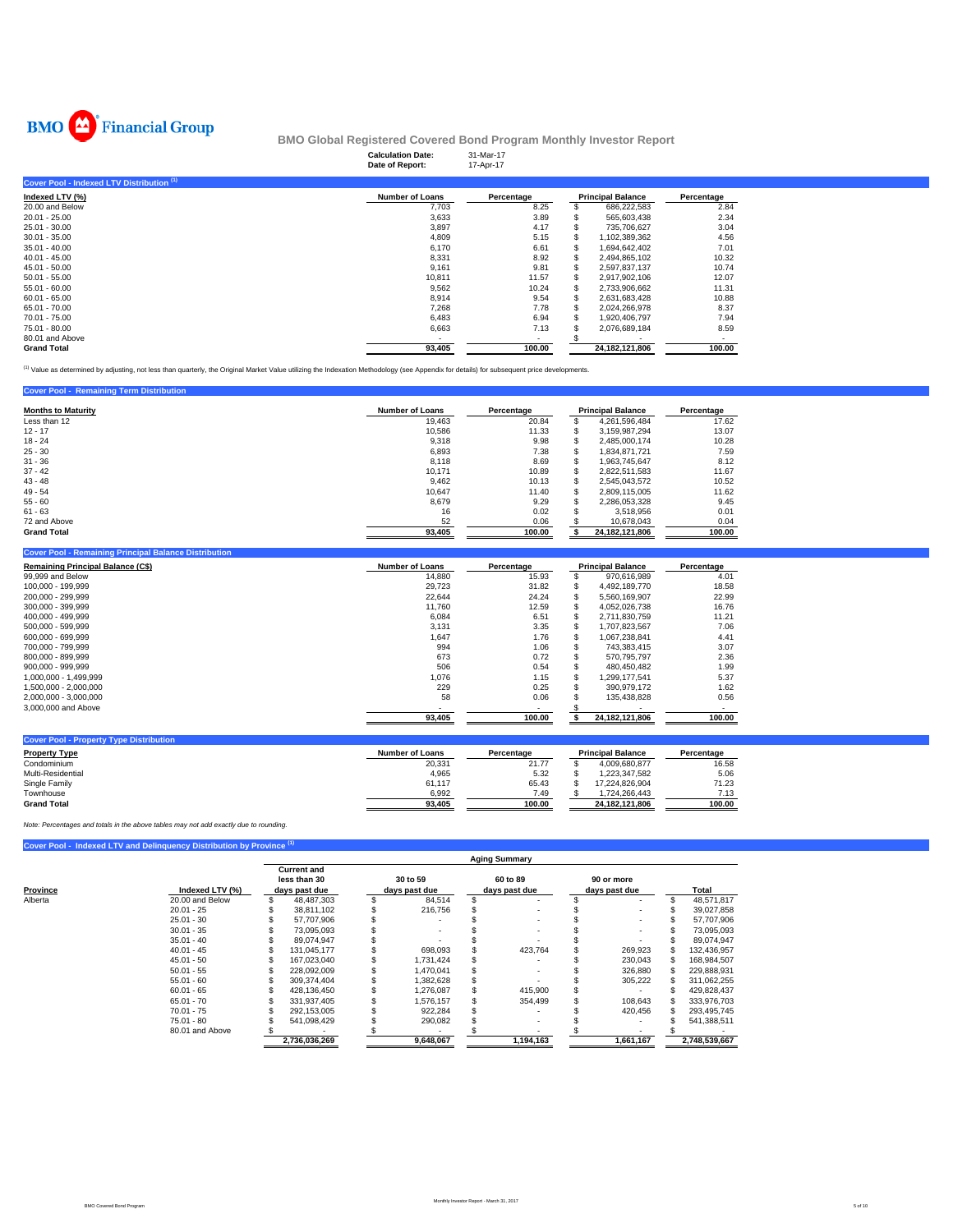

### **Calculation Date:** 31-Mar-17 **BMO Global Registered Covered Bond Program Monthly Investor Report**

|                                  |                                    |                                        | Date of Report:  |                      | 17-Apr-17                       |                                 |                          |          |                            |
|----------------------------------|------------------------------------|----------------------------------------|------------------|----------------------|---------------------------------|---------------------------------|--------------------------|----------|----------------------------|
|                                  |                                    |                                        |                  |                      |                                 |                                 |                          |          |                            |
|                                  |                                    | <b>Current and</b>                     |                  |                      | <b>Aging Summary</b>            |                                 |                          |          |                            |
|                                  |                                    | less than 30                           |                  | 30 to 59             | 60 to 89                        |                                 | 90 or more               |          |                            |
| <b>Province</b>                  | Indexed LTV (%)                    | days past due                          |                  | days past due        | days past due                   |                                 | days past due            |          | Total                      |
| <b>British Columbia</b>          | 20.00 and Below                    | \$<br>232,297,856                      | \$               | 202,256              | \$<br>169,051                   | \$                              |                          | \$       | 232,669,164                |
|                                  | $20.01 - 25$                       | \$<br>190,988,438                      | \$               | 237,586              | \$<br>306,510                   | \$                              | 228,710                  | \$       | 191,761,243                |
|                                  | $25.01 - 30$<br>$30.01 - 35$       | \$<br>244,669,564<br>\$<br>393,453,509 | \$<br>\$         | 144,178<br>2,227,375 | \$<br>\$<br>383,868             | \$<br>\$                        | 332,293                  | \$<br>\$ | 244,813,742<br>396,397,045 |
|                                  | $35.01 - 40$                       | \$<br>656,560,709                      | \$               | 6,256,683            | \$<br>457,039                   | \$                              | 291,308                  | \$       | 663,565,739                |
|                                  | $40.01 - 45$                       | \$<br>857,477,978                      | \$               | 3,107,198            | \$<br>224,550                   | \$                              |                          | \$       | 860,809,726                |
|                                  | $45.01 - 50$                       | \$<br>589,421,364                      | \$               | 3,636,014            | \$<br>593,281                   | \$                              |                          | \$       | 593,650,660                |
|                                  | $50.01 - 55$                       | \$<br>484,317,124                      | \$               |                      | \$<br>200,315                   | \$                              | 540,376                  | \$       | 485,057,816                |
|                                  | $55.01 - 60$                       | \$<br>359,726,408                      | \$               | 1,327,793            | \$                              | \$                              |                          | \$       | 361,054,201                |
|                                  | $60.01 - 65$                       | \$<br>379,699,734                      | \$               | 745,798              | \$<br>732,633                   | \$                              |                          | \$       | 381,178,164                |
|                                  | $65.01 - 70$                       | \$<br>177,582,393                      | \$               |                      | S                               | \$                              |                          | \$       | 177,582,393                |
|                                  | $70.01 - 75$<br>$75.01 - 80$       | \$<br>139,023,334<br>\$                | \$<br>\$         |                      | \$<br>\$                        | \$<br>\$                        |                          | \$<br>\$ | 139,023,334                |
|                                  | 80.01 and Above                    | 200,312,866<br>\$                      | \$               |                      | \$                              | \$                              |                          | \$       | 200,312,866                |
|                                  |                                    | 4,905,531,277                          |                  | 17,884,881           | 3,067,247                       |                                 | 1,392,688                |          | 4,927,876,093              |
|                                  |                                    |                                        |                  |                      |                                 |                                 |                          |          |                            |
|                                  |                                    |                                        |                  |                      | <b>Aging Summary</b>            |                                 |                          |          |                            |
|                                  |                                    | <b>Current and</b>                     |                  |                      |                                 |                                 |                          |          |                            |
|                                  |                                    | less than 30                           |                  | 30 to 59             | 60 to 89                        |                                 | 90 or more               |          |                            |
| <b>Province</b><br>Manitoba      | Indexed LTV (%)<br>20.00 and Below | days past due<br>\$<br>3,404,384       | \$               | days past due        | days past due<br>\$             | \$                              | days past due            | \$       | Total<br>3,404,384         |
|                                  | $20.01 - 25$                       | \$<br>3,022,649                        | \$               |                      | \$                              | \$                              |                          | \$       | 3,022,649                  |
|                                  | $25.01 - 30$                       | \$<br>4,411,065                        | \$               |                      | \$                              | \$                              |                          | \$       | 4,411,065                  |
|                                  | $30.01 - 35$                       | \$<br>4,756,936                        | \$               |                      | \$                              | \$                              |                          | \$       | 4,756,936                  |
|                                  | $35.01 - 40$                       | \$<br>7,906,645                        | \$               |                      | \$                              | \$                              |                          | \$       | 7,906,645                  |
|                                  | $40.01 - 45$                       | \$<br>7,144,621                        | \$               |                      | \$                              | \$                              | 98,327                   | \$       | 7,242,948                  |
|                                  | $45.01 - 50$                       | \$<br>12,379,484                       | \$               |                      | \$                              | \$                              |                          | \$       | 12,379,484                 |
|                                  | $50.01 - 55$                       | \$<br>20,476,276                       | \$               |                      | \$                              | \$                              |                          | \$       | 20,476,276                 |
|                                  | $55.01 - 60$                       | \$<br>26,877,929                       | \$               | 228,653              | \$                              | \$                              |                          | \$       | 27,106,582                 |
|                                  | $60.01 - 65$                       | \$<br>27,921,812                       | \$               |                      | \$                              | \$                              |                          | \$       | 27,921,812                 |
|                                  | $65.01 - 70$                       | \$<br>30,633,665<br>\$<br>36,242,964   | \$<br>\$         |                      | \$<br>\$                        | \$<br>\$                        |                          | \$<br>\$ | 30,633,665                 |
|                                  | $70.01 - 75$<br>$75.01 - 80$       | \$<br>39,582,791                       | \$               |                      | \$                              | \$                              | 143.831                  | \$       | 36,242,964<br>39,726,623   |
|                                  | 80.01 and Above                    | \$                                     | \$               |                      | S                               | \$                              |                          | S        |                            |
|                                  |                                    | 224,761,220                            |                  | 228,653              |                                 |                                 | 242,158                  |          | 225,232,031                |
|                                  |                                    |                                        |                  |                      |                                 |                                 |                          |          |                            |
|                                  |                                    |                                        |                  |                      | <b>Aging Summary</b>            |                                 |                          |          |                            |
|                                  |                                    |                                        |                  |                      |                                 |                                 |                          |          |                            |
|                                  |                                    | <b>Current and</b>                     |                  |                      |                                 |                                 |                          |          |                            |
|                                  |                                    | less than 30                           |                  | 30 to 59             | 60 to 89                        |                                 | 90 or more               |          |                            |
| <b>Province</b><br>New Brunswick | Indexed LTV (%)<br>20.00 and Below | days past due<br>\$<br>3,728,148       | \$               | days past due        | days past due<br>\$             | \$                              | days past due            | \$       | Total<br>3,728,148         |
|                                  | $20.01 - 25$                       | \$<br>3,650,772                        | \$               |                      | \$                              | \$                              |                          | \$       | 3,650,772                  |
|                                  | $25.01 - 30$                       | \$<br>2,830,523                        | \$               |                      | \$                              | \$                              | 35,123                   | \$       | 2,865,647                  |
|                                  | $30.01 - 35$                       | \$<br>5,976,116                        | \$               |                      | \$<br>52,283                    | \$                              |                          | S        | 6,028,399                  |
|                                  | $35.01 - 40$                       | \$<br>7,034,969                        | \$               | 44,350               | \$                              | \$                              |                          | \$       | 7,079,318                  |
|                                  | $40.01 - 45$                       | \$<br>11,904,783                       | \$               | 92,599               | \$                              | \$                              |                          | \$       | 11,997,382                 |
|                                  | $45.01 - 50$                       | \$<br>21,487,907                       | \$               | 43,801               | \$                              | \$                              | 75,568                   | \$       | 21,607,275                 |
|                                  | $50.01 - 55$                       | \$<br>38,702,345                       | \$               |                      | \$<br>532,397                   | \$                              |                          | \$       | 39,234,742                 |
|                                  | $55.01 - 60$                       | \$<br>28,803,179                       | \$               | 470,907              | \$                              | \$                              |                          | \$       | 29,274,086                 |
|                                  | $60.01 - 65$<br>$65.01 - 70$       | \$<br>19,944,548<br>\$<br>19,091,641   | \$<br>\$         | 138,214              | \$<br>\$                        | \$<br>\$                        | 152,333                  | \$<br>\$ | 20,082,762<br>19,243,973   |
|                                  | $70.01 - 75$                       | \$<br>8,864,365                        | \$               |                      | \$                              | \$                              |                          | \$       | 8,864,365                  |
|                                  | 75.01 - 80                         | \$<br>13,585,269                       | \$               | 165,147              | \$                              | \$                              |                          | \$       | 13,750,417                 |
|                                  | 80.01 and Above                    | \$                                     | \$               |                      | £.                              | \$                              |                          | \$       |                            |
|                                  |                                    | 185,604,566                            |                  | 955,017              | 584,680                         |                                 | 263,024                  |          | 187,407,286                |
|                                  |                                    |                                        |                  |                      | <b>Aging Summary</b>            |                                 |                          |          |                            |
|                                  |                                    | <b>Current and</b>                     |                  |                      |                                 |                                 |                          |          |                            |
|                                  |                                    | less than 30                           |                  | 30 to 59             | 60 to 89                        |                                 | 90 or more               |          |                            |
| <b>Province</b>                  | Indexed LTV (%)                    | days past due                          |                  | days past due        | days past due                   |                                 | days past due            |          | Total                      |
| Newfoundland                     | 20.00 and Below                    | \$<br>5,359,697                        | \$               | 46,010               | \$                              | \$                              |                          | \$       | 5,405,707                  |
|                                  | $20.01 - 25$                       | \$<br>4,180,977<br>¢                   | \$<br>ፍ          |                      | \$<br>ፍ                         | \$<br>ፍ                         | 230,308                  | \$<br>S  | 4,411,286                  |
|                                  | $25.01 - 30$<br>$30.01 - 35$       | 7,028,026<br>\$<br>8,340,715           | \$               | 57,615<br>43,393     | \$                              | \$                              | $\overline{\phantom{a}}$ | \$       | 7,085,641<br>8,384,109     |
|                                  | $35.01 - 40$                       | \$<br>12,816,326                       | \$               | 124,963              | \$                              | \$                              |                          | \$       | 12,941,289                 |
|                                  | $40.01 - 45$                       | \$<br>19,197,377                       | \$               | $\sim$               | \$                              | \$                              | 89,679                   | \$       | 19,287,056                 |
|                                  | $45.01 - 50$                       | \$<br>36,688,702                       | \$               | 191,712              | \$                              | \$                              | $\sim$                   | \$       | 36,880,414                 |
|                                  | $50.01 - 55$                       | \$<br>86,467,772                       | \$               | 940,012              | \$                              | \$                              | 547,939                  | \$       | 87,955,723                 |
|                                  | $55.01 - 60$                       | \$<br>76,724,750                       | \$               | 761,390              | 52,944<br>\$                    | \$                              | 287,972                  | \$       | 77,827,055                 |
|                                  | $60.01 - 65$                       | \$<br>57,782,645                       | \$               | 271,150              | \$                              | \$                              | ٠                        | \$       | 58,053,794                 |
|                                  | $65.01 - 70$                       | \$<br>51,863,290                       | \$               | 144,222              | \$                              | \$                              |                          | \$       | 52,007,512                 |
|                                  | $70.01 - 75$                       | \$<br>23,388,392                       | \$               | $\sim$               | \$                              | \$                              |                          | \$       | 23,388,392                 |
|                                  | $75.01 - 80$<br>80.01 and Above    | \$<br>30,178,659<br>\$                 | \$<br>$\sqrt{3}$ |                      | \$<br>$\boldsymbol{\mathsf{s}}$ | \$<br>$\boldsymbol{\mathsf{s}}$ |                          | \$<br>\$ | 30,178,659                 |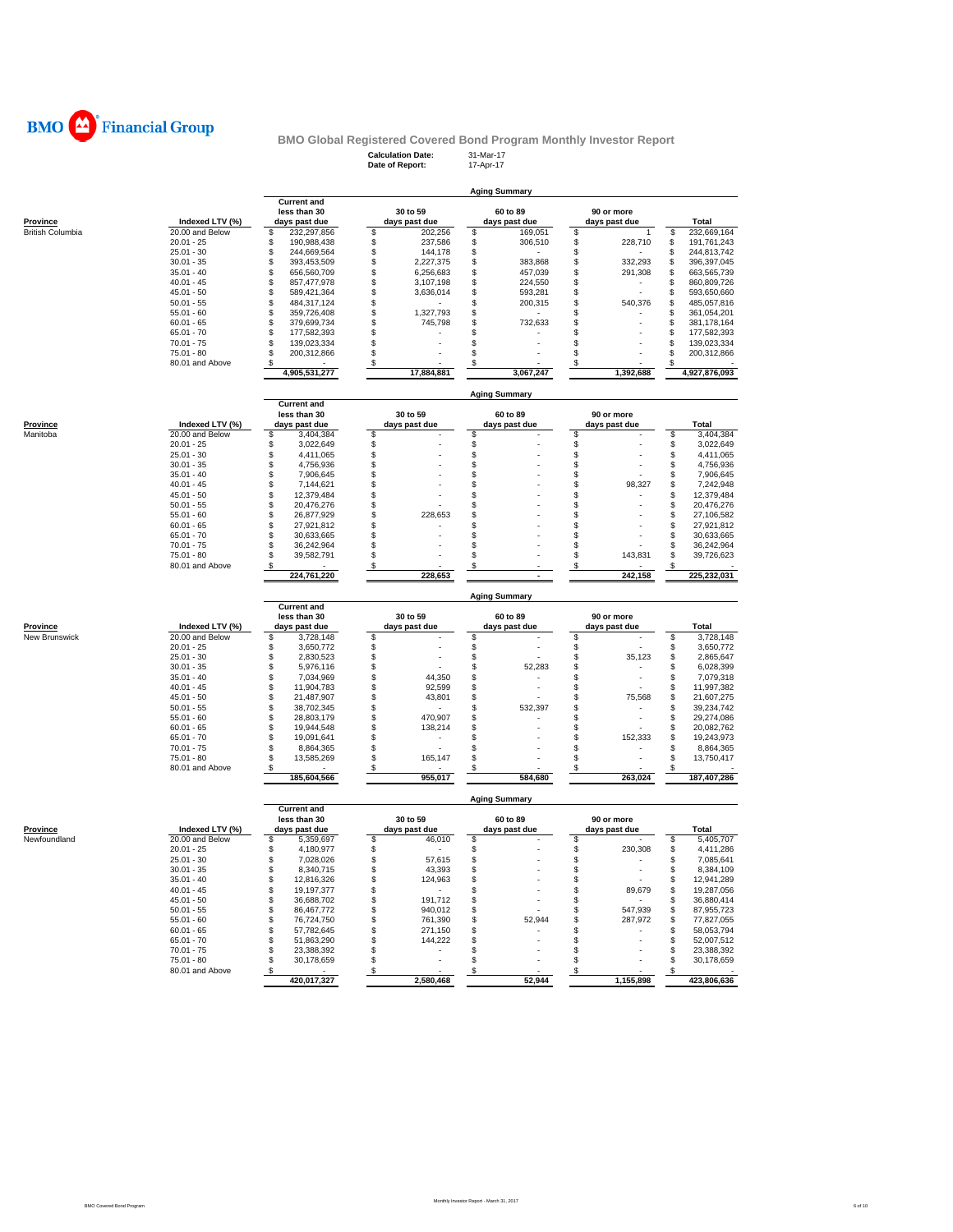

|                       |                                    |                                      | <b>Calculation Date:</b><br>Date of Report: | 31-Mar-17<br>17-Apr-17        |                           |                                        |
|-----------------------|------------------------------------|--------------------------------------|---------------------------------------------|-------------------------------|---------------------------|----------------------------------------|
|                       |                                    |                                      |                                             | <b>Aging Summary</b>          |                           |                                        |
|                       |                                    | <b>Current and</b>                   |                                             |                               |                           |                                        |
|                       |                                    | less than 30                         | 30 to 59                                    | 60 to 89                      | 90 or more                |                                        |
| <u>Province</u>       | Indexed LTV (%)<br>20.00 and Below | days past due                        | days past due                               | days past due                 | days past due             | <b>Total</b>                           |
| Northwest Territories | $20.01 - 25$                       | \$<br>\$                             | S<br>\$                                     | \$<br>\$                      | \$<br>\$                  | \$<br>\$                               |
|                       | $25.01 - 30$                       | \$                                   | \$                                          | \$                            | \$                        | \$                                     |
|                       | $30.01 - 35$                       | \$                                   | \$                                          | \$                            | \$                        | \$                                     |
|                       | $35.01 - 40$                       | \$                                   | S                                           | \$                            | \$                        | \$                                     |
|                       | $40.01 - 45$                       | \$                                   | S                                           | \$                            | \$                        | \$                                     |
|                       | $45.01 - 50$                       | \$                                   | S                                           | \$                            | \$                        | s                                      |
|                       | $50.01 - 55$                       | \$                                   | S                                           | \$                            | \$                        | \$                                     |
|                       | $55.01 - 60$<br>$60.01 - 65$       | \$<br>\$                             | S<br>S                                      | \$<br>\$                      | \$<br>\$                  | \$<br>s                                |
|                       | $65.01 - 70$                       | \$                                   | S                                           | \$                            | \$                        | s                                      |
|                       | $70.01 - 75$                       | S                                    | S                                           | \$                            | \$                        | s                                      |
|                       | $75.01 - 80$                       | \$                                   | S                                           | \$                            | \$                        | s                                      |
|                       | 80.01 and Above                    | \$                                   | \$                                          | \$                            | \$                        | \$                                     |
|                       |                                    | \$<br>$\blacksquare$                 | \$<br>$\blacksquare$                        | \$<br>$\blacksquare$          | \$<br>$\blacksquare$      | \$<br>$\sim$                           |
|                       |                                    |                                      |                                             |                               |                           |                                        |
|                       |                                    |                                      |                                             | <b>Aging Summary</b>          |                           |                                        |
|                       |                                    | <b>Current and</b><br>less than 30   | 30 to 59                                    | 60 to 89                      | 90 or more                |                                        |
| <u>Province</u>       | Indexed LTV (%)                    | days past due                        | days past due                               | days past due                 | days past due             | Total                                  |
| Nova Scotia           | 20.00 and Below                    | \$<br>5,335,171                      | \$                                          | \$                            | \$                        | \$<br>5,335,171                        |
|                       | $20.01 - 25$                       | \$<br>7,016,853                      | \$                                          | \$                            | \$                        | \$<br>7,016,853                        |
|                       | $25.01 - 30$                       | \$<br>8,303,567                      | \$                                          | \$                            | \$                        | \$<br>8,303,567                        |
|                       | $30.01 - 35$                       | \$<br>9,412,057                      | S                                           | \$                            | \$                        | \$<br>9,412,057                        |
|                       | $35.01 - 40$                       | \$<br>15,091,405                     | S                                           | \$                            | \$                        | \$<br>15,091,405                       |
|                       | $40.01 - 45$                       | \$<br>20,263,060                     | \$                                          | \$                            | \$                        | \$<br>20,263,060                       |
|                       | $45.01 - 50$                       | \$<br>29,848,448                     | S                                           | \$                            | \$<br>45,204              | \$<br>29,893,652                       |
|                       | $50.01 - 55$<br>$55.01 - 60$       | \$<br>61,819,072<br>\$<br>59,304,858 | S<br>380,399<br>S                           | \$<br>129,167<br>\$           | \$<br>\$<br>35,785        | \$<br>62,328,637<br>\$<br>59,340,643   |
|                       | $60.01 - 65$                       | \$<br>64,574,375                     | S<br>431,815                                | \$                            | \$                        | \$<br>65,006,189                       |
|                       | $65.01 - 70$                       | \$<br>68,128,522                     | S.<br>366,899                               | \$                            | S                         | \$<br>68,495,421                       |
|                       | $70.01 - 75$                       | \$<br>98,129,733                     | \$<br>224,685                               | \$                            | \$                        | \$<br>98,354,418                       |
|                       | 75.01 - 80                         | \$<br>66,862,428                     | \$<br>117,413                               | \$                            | \$                        | \$<br>66,979,841                       |
|                       | 80.01 and Above                    | S                                    | s                                           | \$                            | \$                        |                                        |
|                       |                                    | 514,089,548                          | 1,521,210                                   | 129,167                       | 80,989                    | 515,820,913                            |
|                       |                                    |                                      |                                             | <b>Aging Summary</b>          |                           |                                        |
|                       |                                    | <b>Current and</b><br>less than 30   | 30 to 59                                    | 60 to 89                      | 90 or more                |                                        |
| <u>Province</u>       | Indexed LTV (%)                    | days past due                        | days past due                               | days past due                 | days past due             | Total                                  |
| Nunavut               | 20.00 and Below                    | \$                                   | \$                                          | \$                            | \$                        | \$                                     |
|                       | $20.01 - 25$                       | \$                                   | \$                                          | \$                            | \$                        | \$                                     |
|                       | $25.01 - 30$                       | \$                                   | \$                                          | \$                            | \$                        | \$                                     |
|                       | $30.01 - 35$                       | \$                                   | \$                                          | \$                            | \$                        | \$                                     |
|                       | $35.01 - 40$                       | \$                                   | \$                                          | \$                            | \$                        | s                                      |
|                       | $40.01 - 45$                       | \$                                   | S                                           | \$                            | \$                        | \$                                     |
|                       | $45.01 - 50$<br>$50.01 - 55$       | \$<br>\$                             | S<br>S                                      | \$<br>\$                      | \$<br>\$                  | s<br>s                                 |
|                       | $55.01 - 60$                       | \$                                   | S                                           | \$                            | \$                        | \$                                     |
|                       | $60.01 - 65$                       | \$                                   | S                                           | \$                            | \$                        | \$                                     |
|                       | $65.01 - 70$                       | \$                                   | S                                           | \$                            | \$                        | \$                                     |
|                       | $70.01 - 75$                       | \$                                   | S                                           | \$                            | \$                        | \$                                     |
|                       | 75.01 - 80                         | \$                                   | S                                           | \$                            | \$                        | \$                                     |
|                       | 80.01 and Above                    | \$                                   | \$                                          | \$                            | \$                        | \$                                     |
|                       |                                    | \$                                   | \$                                          | \$                            | \$                        | \$                                     |
|                       |                                    |                                      |                                             | <b>Aging Summary</b>          |                           |                                        |
|                       |                                    | <b>Current and</b><br>less than 30   | 30 to 59                                    | 60 to 89                      | 90 or more                |                                        |
| <u>Province</u>       | Indexed LTV (%)                    | days past due                        | days past due                               | days past due                 | days past due             | Total                                  |
| Ontario               | 20.00 and Below                    | \$<br>329,849,409                    | \$<br>396,567                               | \$<br>88,838                  | \$<br>385,894             | \$<br>330,720,708                      |
|                       | $20.01 - 25$                       | \$<br>269,769,401                    | \$<br>567,455                               | \$<br>90,050                  | \$<br>155,240             | \$<br>270,582,146                      |
|                       | 25.01 - 30                         | 348,795,622<br>ፍ                     | 67,369                                      | 79,809<br>\$                  | \$.<br>56,463             | 348,999,263<br>\$                      |
|                       | $30.01 - 35$                       | \$<br>526,544,415                    | \$<br>2,059,081                             | \$<br>$\sim$ 100 $\mu$        | 297,438<br>\$             | \$<br>528,900,935                      |
|                       | $35.01 - 40$                       | \$<br>791,797,383                    | 276,723<br>\$                               | 62,646<br>\$                  | \$                        | \$<br>792,136,752                      |
|                       | $40.01 - 45$                       | \$<br>1,281,768,490                  | \$<br>2,680,042                             | \$<br>356,692                 | \$<br>941,818             | \$1,285,747,042                        |
|                       | $45.01 - 50$                       | \$<br>1,495,670,227                  | \$<br>3,425,733                             | \$<br>402,999                 | \$<br>$\sim$              | \$1,499,498,959                        |
|                       | $50.01 - 55$                       | \$<br>1,607,210,917                  | \$<br>2,328,469                             | \$<br>885,975                 | \$<br>519,215             | \$1,610,944,576                        |
|                       | $55.01 - 60$                       | \$<br>1,446,711,546                  | \$<br>1,198,767                             | \$<br>180,878                 | \$<br>314,117             | 1,448,405,307<br>\$                    |
|                       | $60.01 - 65$                       | \$<br>1,191,266,867<br>\$            | \$<br>1,513,768<br>\$<br>811,522            | \$<br>538,906<br>\$<br>$\sim$ | \$<br>179,635<br>$\sim$   | 1,193,499,175<br>\$                    |
|                       | $65.01 - 70$<br>$70.01 - 75$       | 841,392,407<br>\$<br>703,143,726     | \$<br>631,081                               | \$<br>439,720                 | \$<br>\$<br>277,220       | \$<br>842,203,928<br>\$<br>704,491,747 |
|                       | 75.01 - 80                         | \$<br>670,154,611                    | \$<br>$\sim$                                | \$<br>$\sim$                  | \$<br>181,123             | \$<br>670,335,734                      |
|                       | 80.01 and Above                    | \$                                   | $\mathsf{s}$<br>$\sim$                      | $\sqrt{3}$<br>$\mathbf{r}$    | $\boldsymbol{\mathsf{s}}$ | \$                                     |
|                       |                                    | 11,504,075,019                       | 15,956,576                                  | 3,126,513                     | 3,308,163                 | 11,526,466,272                         |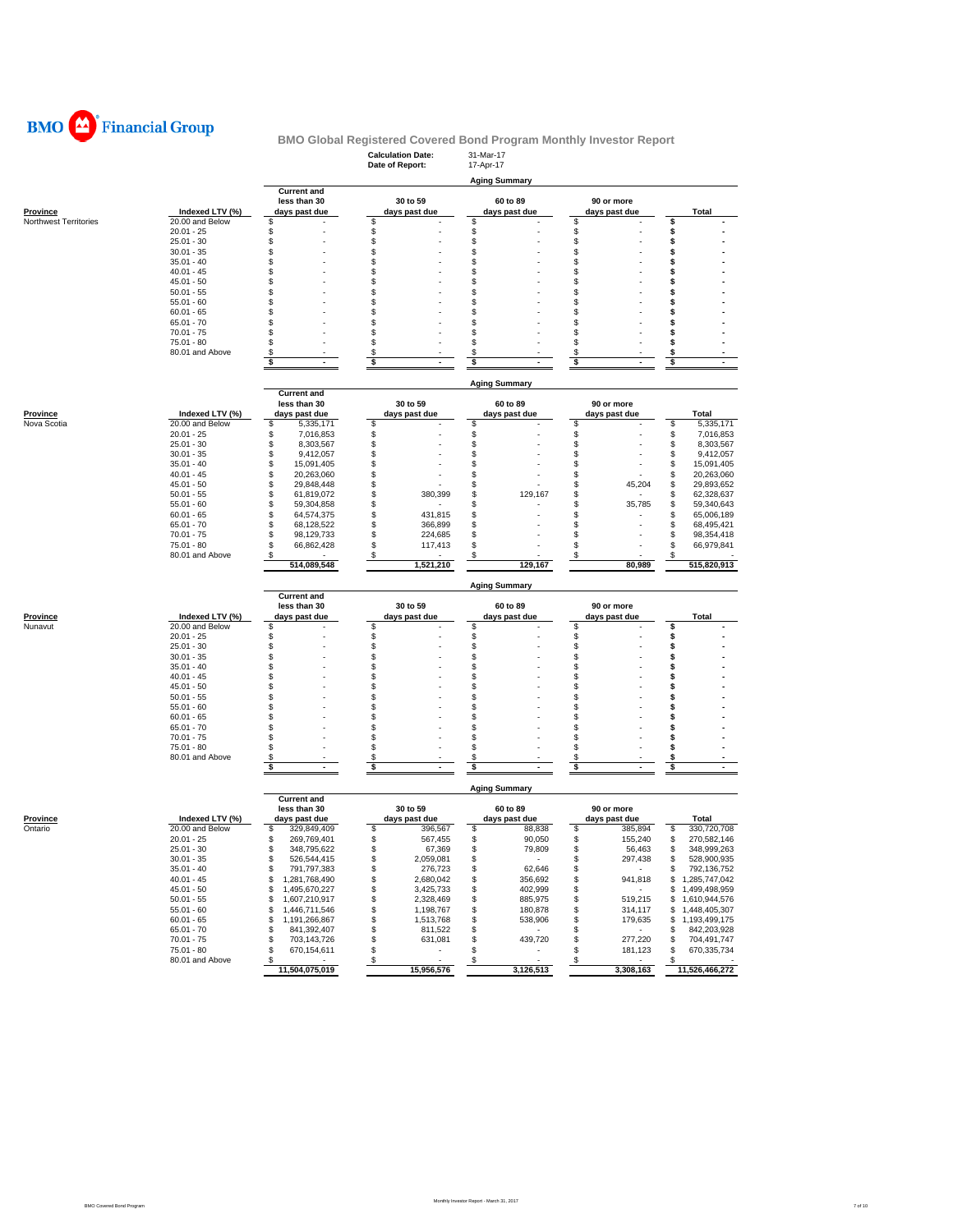

|                                      |                 |                                    | Date of Report:                     | 17-Apr-17            |                   |                                                                                                                                                                                   |
|--------------------------------------|-----------------|------------------------------------|-------------------------------------|----------------------|-------------------|-----------------------------------------------------------------------------------------------------------------------------------------------------------------------------------|
|                                      |                 |                                    |                                     |                      |                   |                                                                                                                                                                                   |
|                                      |                 | <b>Current and</b>                 |                                     | <b>Aging Summary</b> |                   |                                                                                                                                                                                   |
|                                      |                 | less than 30                       | 30 to 59                            | 60 to 89             | 90 or more        |                                                                                                                                                                                   |
| <b>Province</b>                      | Indexed LTV (%) | days past due                      | days past due                       | days past due        | days past due     | Total                                                                                                                                                                             |
| Prince Edward Island                 | 20.00 and Below | 1,387,821<br>S                     | \$                                  | \$                   | \$<br>1           | \$<br>1,387,822                                                                                                                                                                   |
|                                      | $20.01 - 25$    | \$<br>936,731                      | \$                                  | \$                   | \$                | \$<br>936,731                                                                                                                                                                     |
|                                      | $25.01 - 30$    | \$<br>977,818                      | \$                                  | \$                   | \$                | \$<br>977,818                                                                                                                                                                     |
|                                      | $30.01 - 35$    | \$<br>1,599,658                    | \$                                  | \$                   | \$                | \$<br>1.599.658                                                                                                                                                                   |
|                                      | $35.01 - 40$    | \$<br>4,538,996                    | \$                                  | \$                   | \$                | \$<br>4,538,996                                                                                                                                                                   |
|                                      | $40.01 - 45$    | 4,808,547<br>\$                    | \$<br>91,787                        | \$                   | \$                | \$<br>4,900,334                                                                                                                                                                   |
|                                      | $45.01 - 50$    | S<br>8,412,691                     | \$<br>193,128                       | \$                   | \$                | \$<br>8,605,819                                                                                                                                                                   |
|                                      | $50.01 - 55$    | \$<br>13,562,432                   | \$                                  | \$                   | \$                | \$<br>13,562,432                                                                                                                                                                  |
|                                      | $55.01 - 60$    | \$<br>12,210,031                   | \$                                  | \$                   | \$                | \$<br>12,210,031                                                                                                                                                                  |
|                                      |                 | \$                                 | \$                                  |                      |                   |                                                                                                                                                                                   |
|                                      | $60.01 - 65$    | 5,558,608                          |                                     | \$                   | \$                | \$<br>5,558,608                                                                                                                                                                   |
|                                      | $65.01 - 70$    | \$<br>7,633,401                    | \$                                  | \$                   | \$<br>123,669     | \$<br>7,757,070                                                                                                                                                                   |
|                                      | $70.01 - 75$    | S<br>4,319,842                     | \$                                  | \$                   | \$                | \$<br>4,319,842                                                                                                                                                                   |
|                                      | $75.01 - 80$    | S<br>4,033,848                     | \$                                  | \$                   | \$<br>ä,          | \$<br>4,033,848                                                                                                                                                                   |
|                                      | 80.01 and Above | \$                                 | \$                                  | \$                   | \$                | \$                                                                                                                                                                                |
|                                      |                 | 69,980,424                         | 284,914                             | $\blacksquare$       | 123,670           | 70,389,008                                                                                                                                                                        |
|                                      |                 |                                    |                                     | <b>Aging Summary</b> |                   |                                                                                                                                                                                   |
|                                      |                 | <b>Current and</b>                 |                                     |                      |                   |                                                                                                                                                                                   |
|                                      |                 | less than 30                       | 30 to 59                            | 60 to 89             | 90 or more        |                                                                                                                                                                                   |
| Province                             | Indexed LTV (%) | days past due                      | days past due                       | days past due        | days past due     | Total                                                                                                                                                                             |
| Quebec                               | 20.00 and Below | \$<br>47,244,946                   | \$<br>154,730                       | \$                   | \$<br>87,741      | \$<br>47,487,416                                                                                                                                                                  |
|                                      | $20.01 - 25$    | \$<br>39,060,890                   | \$                                  | \$                   | \$                | \$<br>39,060,890                                                                                                                                                                  |
|                                      | $25.01 - 30$    | \$<br>51,714,826                   | \$<br>350,529                       | \$                   | \$                | \$<br>52,065,355                                                                                                                                                                  |
|                                      | $30.01 - 35$    | \$<br>61,148,350                   | \$<br>82,652                        | \$                   | \$                | \$<br>61,231,002                                                                                                                                                                  |
|                                      | $35.01 - 40$    | \$<br>83,589,140                   | \$<br>172,489                       | \$                   | S<br>79,742       | \$<br>83,841,371                                                                                                                                                                  |
|                                      | $40.01 - 45$    |                                    |                                     |                      |                   |                                                                                                                                                                                   |
|                                      |                 | \$<br>116,470,169                  | \$                                  | \$<br>123,457        | \$                | \$<br>116,593,625                                                                                                                                                                 |
|                                      | $45.01 - 50$    | \$<br>158,256,138                  | \$<br>669,021                       | \$                   | \$<br>99,165      | \$<br>159,024,324                                                                                                                                                                 |
|                                      | $50.01 - 55$    | \$<br>282,882,085                  | \$<br>1,468,916                     | \$<br>131,142        | \$<br>977,560     | \$<br>285,459,702                                                                                                                                                                 |
|                                      | $55.01 - 60$    | \$<br>359,080,212                  | \$<br>1,953,854                     | \$<br>972,165        | \$<br>849,948     | \$<br>362,856,179                                                                                                                                                                 |
|                                      | $60.01 - 65$    | \$<br>393,998,325                  | \$<br>5,826,519                     | \$                   | \$<br>1,514,531   | \$<br>401,339,374                                                                                                                                                                 |
|                                      | $65.01 - 70$    | \$<br>460,338,076                  | \$<br>3.213.954                     | \$<br>761,588        | \$<br>361,489     | \$<br>464,675,107                                                                                                                                                                 |
|                                      |                 |                                    |                                     | \$                   | \$<br>1,106,386   | \$<br>591,477,013                                                                                                                                                                 |
|                                      | $70.01 - 75$    |                                    |                                     |                      |                   |                                                                                                                                                                                   |
|                                      |                 | \$<br>588,722,302                  | \$<br>1,529,864                     | 118,461<br>٠         |                   |                                                                                                                                                                                   |
|                                      | $75.01 - 80$    | \$<br>488,259,144                  | \$<br>980,876                       | \$                   | \$<br>559,408     | \$                                                                                                                                                                                |
|                                      | 80.01 and Above | \$<br>3,130,764,601                | \$<br>16,403,403                    | \$<br>2,106,812      | \$<br>5,635,970   | \$                                                                                                                                                                                |
|                                      |                 |                                    |                                     |                      |                   | 489,799,427<br>3,154,910,785                                                                                                                                                      |
|                                      |                 | <b>Current and</b>                 |                                     | <b>Aging Summary</b> |                   |                                                                                                                                                                                   |
|                                      |                 | less than 30                       | 30 to 59                            | 60 to 89             | 90 or more        |                                                                                                                                                                                   |
|                                      | Indexed LTV (%) | days past due                      | days past due                       | days past due        | days past due     | <b>Total</b>                                                                                                                                                                      |
|                                      | 20.00 and Below | \$<br>7,469,631                    | \$<br>42,615                        | \$                   | \$                | \$<br>7,512,246                                                                                                                                                                   |
|                                      | $20.01 - 25$    | S<br>6,133,010                     | \$<br>٠                             | \$                   | \$                | \$                                                                                                                                                                                |
|                                      | $25.01 - 30$    | 8,476,623<br>\$                    | \$                                  | \$                   | \$                | \$                                                                                                                                                                                |
|                                      | $30.01 - 35$    | \$<br>12,466,837                   | \$                                  | \$                   | \$                | \$                                                                                                                                                                                |
|                                      |                 | \$                                 | 117,291                             |                      |                   |                                                                                                                                                                                   |
|                                      | $35.01 - 40$    | 17,692,780<br>\$                   | \$                                  | \$                   | \$<br>773,160     | \$                                                                                                                                                                                |
|                                      | $40.01 - 45$    | 33,378,530                         | \$<br>374,069                       | \$                   | \$<br>1,834,373   | \$                                                                                                                                                                                |
|                                      | $45.01 - 50$    | \$<br>66,694,472                   | \$                                  | \$                   | 617,572<br>\$     | \$                                                                                                                                                                                |
|                                      | $50.01 - 55$    | \$<br>82,500,795                   | \$<br>274,541                       | \$                   | 217,935<br>\$     | \$                                                                                                                                                                                |
|                                      | $55.01 - 60$    | \$<br>44,770,324                   | \$                                  | \$                   | \$                | \$                                                                                                                                                                                |
|                                      | $60.01 - 65$    | \$<br>49,215,112                   | \$<br>$\overline{a}$                | \$                   | \$                | \$                                                                                                                                                                                |
|                                      | $65.01 - 70$    | \$<br>27,623,756                   | \$<br>67,449                        | \$                   | \$                | \$                                                                                                                                                                                |
|                                      | $70.01 - 75$    | \$<br>20,748,977                   | \$                                  | \$                   | \$                | \$                                                                                                                                                                                |
|                                      | $75.01 - 80$    | \$<br>20,183,260                   | \$                                  | \$                   | \$                | \$                                                                                                                                                                                |
|                                      | 80.01 and Above | S<br>397,354,108                   | \$<br>875,965                       | S                    | \$<br>3,443,041   | \$                                                                                                                                                                                |
|                                      |                 |                                    |                                     |                      |                   | 6,133,010<br>8,476,623<br>12,584,128<br>18,465,940<br>35,586,972<br>67,312,045<br>82,993,271<br>44,770,324<br>49,215,112<br>27,691,206<br>20,748,977<br>20,183,260<br>401,673,113 |
| <b>Province</b><br>Saskatchewan      |                 |                                    |                                     | <b>Aging Summary</b> |                   |                                                                                                                                                                                   |
|                                      |                 | <b>Current and</b><br>less than 30 | 30 to 59                            | 60 to 89             | 90 or more        |                                                                                                                                                                                   |
|                                      | Indexed LTV (%) | days past due                      | days past due                       | days past due        | days past due     | Total                                                                                                                                                                             |
|                                      | 20.00 and Below | \$                                 | \$                                  | \$                   | \$                | \$                                                                                                                                                                                |
|                                      | $20.01 - 25$    | \$                                 | \$                                  | \$                   | \$                | \$                                                                                                                                                                                |
|                                      |                 |                                    |                                     |                      |                   |                                                                                                                                                                                   |
|                                      | $25.01 - 30$    | P                                  | s,                                  | ৬                    |                   | \$                                                                                                                                                                                |
|                                      | $30.01 - 35$    | \$                                 | \$                                  | S                    | \$                | \$                                                                                                                                                                                |
|                                      | $35.01 - 40$    | S                                  | \$                                  | \$                   | S                 | \$                                                                                                                                                                                |
|                                      | $40.01 - 45$    | S                                  | \$                                  | \$                   | \$                | \$                                                                                                                                                                                |
|                                      | $45.01 - 50$    | S                                  | \$                                  | \$                   | \$                | \$                                                                                                                                                                                |
|                                      | $50.01 - 55$    | \$                                 | \$                                  | \$                   | \$                | \$                                                                                                                                                                                |
|                                      | $55.01 - 60$    | S                                  | \$                                  | \$                   | \$                | \$                                                                                                                                                                                |
|                                      |                 | S                                  |                                     |                      | \$                |                                                                                                                                                                                   |
|                                      | $60.01 - 65$    |                                    | \$                                  | \$                   |                   | \$                                                                                                                                                                                |
|                                      | $65.01 - 70$    | S                                  | \$                                  | \$                   | S                 | \$                                                                                                                                                                                |
|                                      | $70.01 - 75$    | S                                  | \$                                  | S                    | \$                | \$                                                                                                                                                                                |
| Province<br><b>Yukon Territories</b> | $75.01 - 80$    | S                                  | S                                   | \$                   | \$                | \$                                                                                                                                                                                |
|                                      | 80.01 and Above | S<br>\$<br>$\sim$                  | S<br>\$<br>$\overline{\phantom{a}}$ | S<br>\$<br>÷.        | S<br>\$<br>$\sim$ | \$<br>\$<br>$\mathbf{r}$                                                                                                                                                          |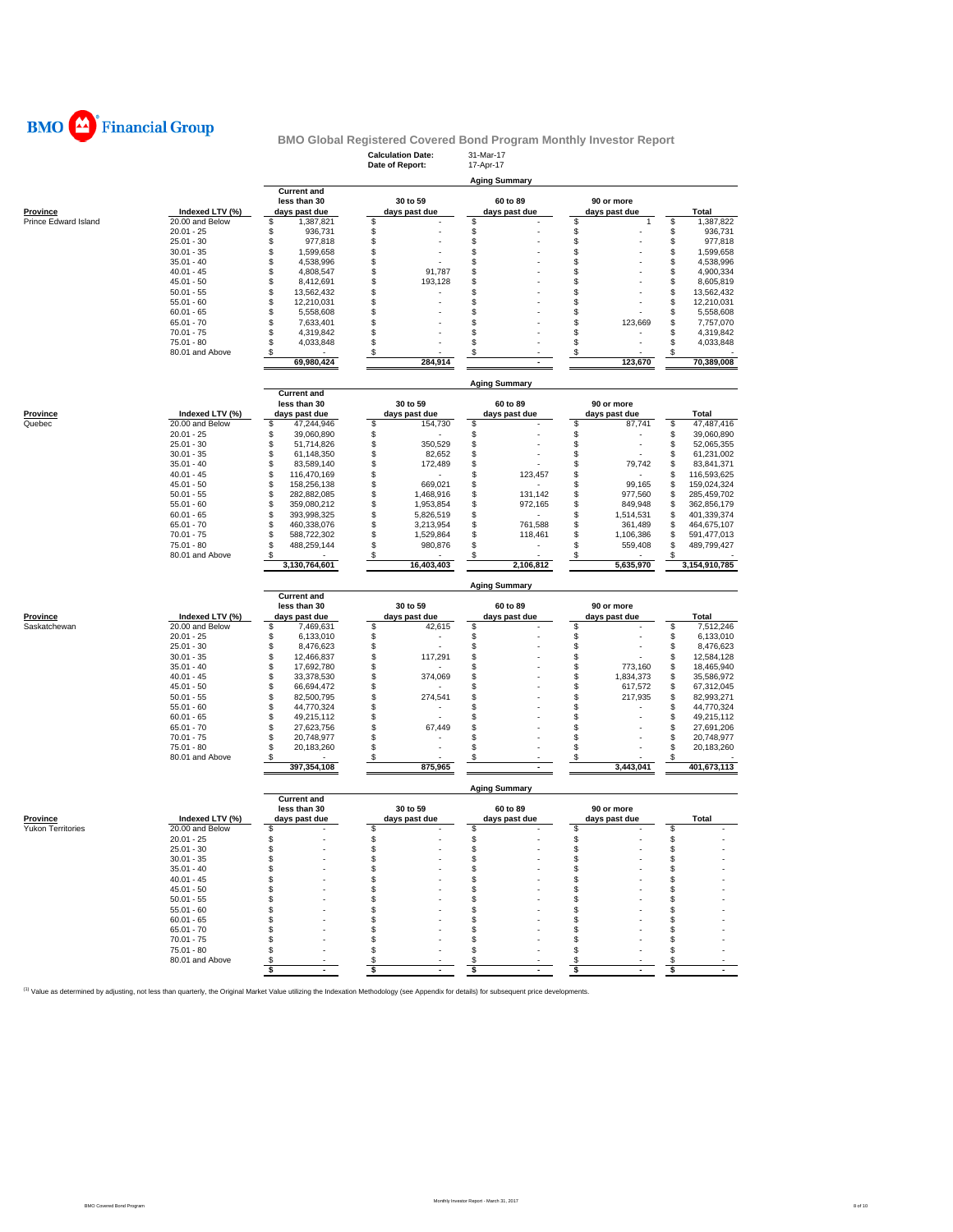

**Cover Pool -**

**BMO Global Registered Covered Bond Program Monthly Investor Report**

|                                                     |               | <b>Calculation Date:</b><br>Date of Report: | 17-Apr-17 | 31-Mar-17            |               |                  |               |                |
|-----------------------------------------------------|---------------|---------------------------------------------|-----------|----------------------|---------------|------------------|---------------|----------------|
| <b>Current LTV Distribution by Credit Score (1)</b> |               |                                             |           |                      |               |                  |               |                |
|                                                     |               |                                             |           | <b>Credit Scores</b> |               |                  |               |                |
| Indexed LTV (%)                                     | <600          | $600 - 650$                                 |           | 651 - 700            | 701 - 750     | 751 - 800        | >800          | Total          |
| 20.00 and Below                                     | 50,165,050    | 16,514,583                                  |           | 54,934,082           | 123,641,318   | 289,009,139      | 151,958,411   | 686,222,583    |
| $20.01 - 25$                                        | 37,289,467    | 24,448,435                                  |           | 53,938,418           | 108,481,028   | 237,656,531      | 103,789,558   | 565,603,438    |
| $25.01 - 30$                                        | 46,352,710    | 29,266,512                                  |           | 69,491,663           | 159,386,049   | 310,123,469      | 121,086,223   | 735,706,627    |
| $30.01 - 35$                                        | 66,360,393    | 40,905,975                                  |           | 121,264,538          | 253,435,985   | 458,615,605      | 161,806,866   | 1,102,389,362  |
| $35.01 - 40$                                        | 92,064,837    | 76,046,793                                  |           | 200,915,817          | 401,539,303   | 701,836,705      | 222,238,947   | 1,694,642,402  |
| $40.01 - 45$                                        | 111,365,057   | 121,694,153                                 |           | 293,176,656          | 630,230,972   | \$1,048,510,318  | 289,887,947   | 2,494,865,102  |
| $45.01 - 50$                                        | 121,107,210   | 142,512,357                                 |           | 348,141,589          | 680,702,494   | \$1,035,165,912  | 270,207,575   | 2,597,837,137  |
| $50.01 - 55$                                        | 135,542,936   | 178,120,402                                 |           | 444,857,640          | 856,818,941   | \$1,047,588,280  | 254,973,907   | 2,917,902,106  |
| $55.01 - 60$                                        | 138,365,005   | 164,832,572                                 |           | 430,813,518          | 792,951,442   | \$1,011,028,752  | 195,915,374   | 2,733,906,662  |
| $60.01 - 65$                                        | 128,201,515   | 160,589,317                                 |           | 430,444,250          | 817,831,753   | 917,798,777      | 176,817,817   | 2,631,683,428  |
| $65.01 - 70$                                        | 135.041.228   | 136,430,765                                 |           | 345,964,540          | 609,988,250   | 669,787,852      | 127,054,342   | 2,024,266,978  |
| $70.01 - 75$                                        | 139,496,490   | 144,364,741                                 |           | 343,574,164          | 585,502,695   | 606,801,099      | 100,667,608   | 1,920,406,797  |
| $75.01 - 80$                                        | 330,911,695   | 108,574,724                                 |           | 315,443,525          | 601,069,537   | 610,245,085      | 110,444,618   | 2,076,689,184  |
| 80.01 and Above                                     |               |                                             |           |                      |               |                  |               |                |
|                                                     | 1,532,263,595 | 1,344,301,329                               |           | 3,452,960,400        | 6.621.579.765 | \$ 8,944,167,524 | 2,286,849,193 | 24,182,121,806 |

(1) Value as determined by adjusting, not less than quarterly, the Original Market Value utilizing the Indexation Methodology (see Appendix for details) for subsequent price developments.